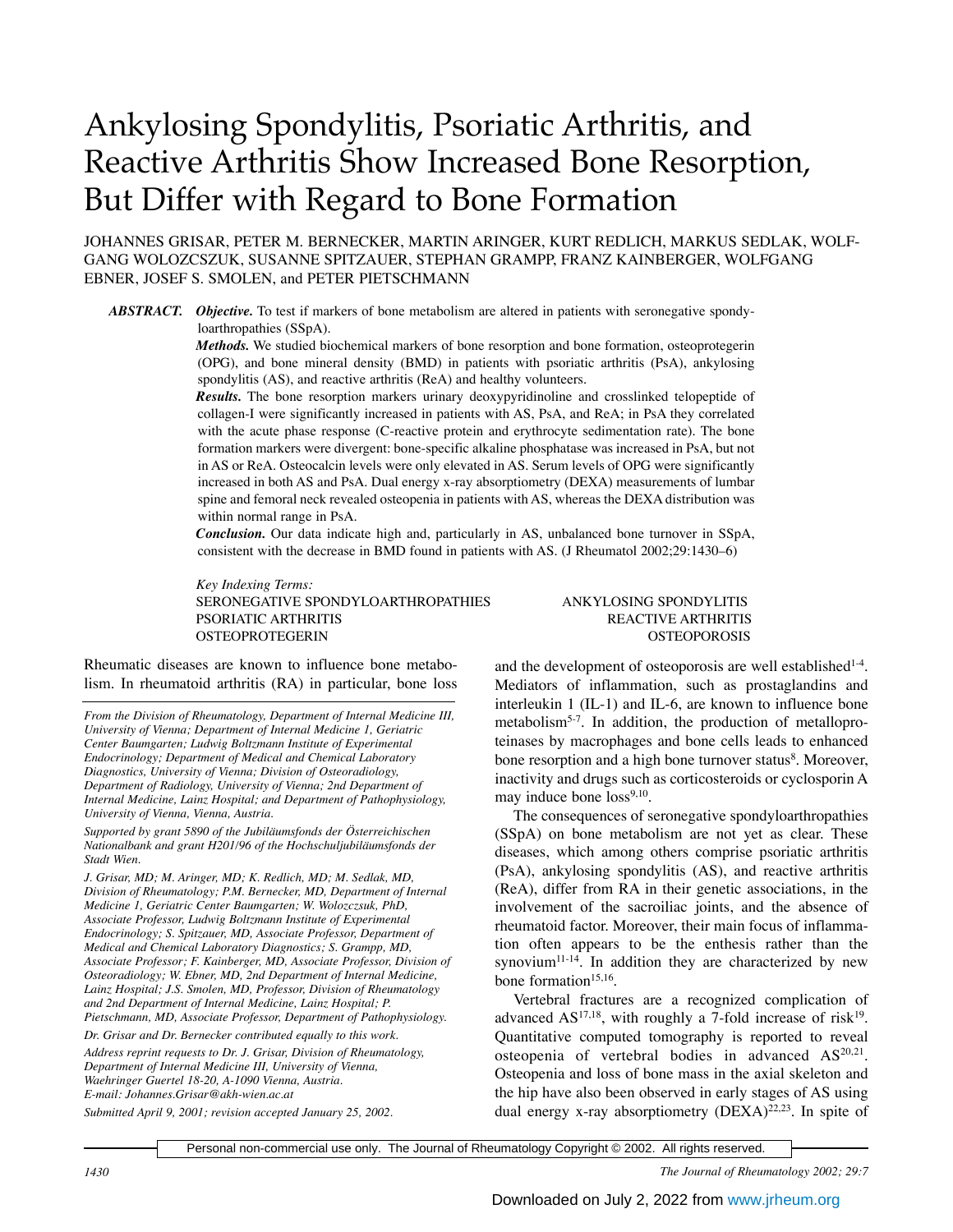these findings, studies on markers of bone metabolism are scarce and conflicting<sup>24,25</sup>. Therefore, both the status of skeletal remodeling and the relation with disease activity remain unclear in AS. In patients with peripheral PsA, no significant bone loss was found in clinical studies<sup>26</sup>, whereas bone biopsies suggested a latent high turnover osteopathy<sup>27</sup>. For ReA, no data on potential bone loss are available.

We investigated variables of bone resorption and bone formation in patients with AS, PsA, and ReA, compared to healthy controls. For bone formation, the bone matrix protein osteocalcin (OC) and the bone-specific isoenzyme of alkaline phosphatase (bone ALP) were measured<sup>28-30</sup>. For bone resorption, the crosslinked telopeptide of collagen-I (CTX-I) and urinary deoxypyridinoline (DPD) were measured31-33. All 4 markers have been found to correlate with measures of bone formation or resorption, as also assessed by bone histomorphometry $34,35$ .

In addition, we analyzed osteoprotegerin (OPG). OPG is a member of the tumor necrosis factor (TNF) receptor family, which, as a decoy receptor for RANK ligand (RANKL = OPGL), inhibits osteoclast differentiation and activation<sup>36,37</sup>. OPG is mainly secreted by osteoblasts<sup>38</sup>, whereas RANKL is a surface receptor, primarily expressed by T cells and bone marrow cells and prominently involved in osteoclastogenesis<sup>39</sup>.

We will show that increased bone resorption is a constant finding in AS as well as in PsA and ReA. In contrast, SSpA differ with regard to markers of bone formation. In addition, we report on OPG in all 3 diseases.

## **MATERIALS AND METHODS**

*Patient characteristics.* We investigated 30 patients (22 men/8 women, age range 24–65 yrs) with AS as defined by the New York criteria<sup>40</sup>; 23 patients (17 men/6 women, age range 18–68 yrs) with PsA as defined by the European Spondylarthropathy Study Group<sup>41</sup>; and 10 patients  $(5 \text{ men/}5)$ women, age range 31–70 yrs) with ReA as defined by the Amor criteria<sup>42</sup>. Disease duration was  $1.3 \pm 0.9$  years for ReA,  $10.4 \pm 9.3$  years for PsA, and 9.2  $\pm$  8.5 years for patients with AS. The control group consisted of 41 healthy volunteers (25 men/16 women, mean age  $41.7 \pm 11.1$  yrs, range 20–66 yrs). Plasma and serum samples were prepared according to standard protocols and immediately analyzed or frozen and stored at –70°C until they were analyzed by ELISA or radioimmunoassay (RIA).

Assessment of C-reactive protein (CRP) showed significant elevations in all patient groups (ReA 1.1  $\pm$  0.5 mg/dl, PsA 1.3  $\pm$  1.2 mg/dl, AS 2.8  $\pm$ 2.5 mg/dl vs < 0.50 mg/dl in the control group), reflecting mild to moderate disease activity. In one patient with PsA mild elevations of ALAT and γglutamyl transferase were detected. In all other patients and controls routine blood measures were within the normal range. No differences in serum levels of calcium, phosphorus, parathyroid hormone, or 25-OH vitamin D could be found for any patient cohort compared to sex and age matched controls. Levels of thyroid stimulating hormone, luteinizing hormone, follicle stimulating hormone, progesterone, and testosterone were within normal limits for the respective ages.

One patient with ReA, 2 with AS, and 3 with PsA were receiving low dose ( $\leq 10$  mg/day) glucocorticoid therapy. These patients were not significantly different in any variable measured.

*Markers of bone formation.* Serum levels of OC and bone ALP were determined by immunoradiometric assay (IRMA) (CIS Bio International, Gifsur-Yvette, France; Hybritech, San Diego, CA, USA) according to the

manufacturers' recomendations. Intraassay variations were 3.8% for OC and 6.7% for bone ALP, interassay variations 5.2% for OC and 8.1% for bone ALP.

*Markers of bone resorption.* Second morning urine was immediately frozen at –70°C. Samples were tested for DPD excretion by enzyme ELISA using the Pyrilinks®-D kit (Metra Biosystems Inc., Mountain View, CA, USA; within-run precision 4.8%, between-run precision 8.4%). Serum levels of CTX-I were measured by RIA (Orion Diagnostica, Espoo, Finland; withinrun precision 6.2%, between-run precision 7.9%).

*Osteoprotegerin.* OPG serum levels were detected in random subgroups of 13 AS, 20 PsA, and 10 ReA patients as well as 32 controls using a commercial ELISA (Biomedica, Vienna, Austria) that detects both free and bound OPG. The detection limit was 2.7 pg/ml and recombinant human OPG was used as the standard. The relative specificity of monomeric vs dimeric forms of OPG has not been determined. The identical assay sold by another company was recently described<sup>43</sup>. Inter- and intraassay variations were ≤ 10.0%.

*Statistical evaluation.* Statistical calculations were performed using SPSS® for Windows v 8.0 (SPSS Inc.). Data were evaluated by normality test, equal variance test, and Student t test (with and without variance correction). Data not normally distributed were analyzed using nonparametric methods. All data are given as mean  $\pm$  SD, unless otherwise indicated.

*Bone mineral measurements.* DEXA measurements for the lumbar spine and the nondominant hip were performed in 17 AS and 19 PsA patients on a Hologic QDR 4500 densitometer. Values reported are z scores (standard deviations for age and sex matched normal individuals).

# **RESULTS**

As shown in Table 1, the biochemical markers of bone resorption were significantly increased in patients with AS, PsA, and ReA compared to controls. This was true for serum CTX-I levels as well as the urinary excretion of DPD (Table 1). Moreover, unlike in AS, both markers were significantly correlated with inflammation measures in PsA [erythrocyte sedimentation rate (ESR) for CTX-I and CRP; Figure 1] and ReA (ESR only; Figure 2), suggesting an association of increased bone turnover with the inflammatory activity of joint disease. CTX-I was positively correlated with disease duration in patients with PsA ( $r = 0.670$ ,  $p = 0.009$ ), but not in patients with other diseases (data not shown). No other biochemical marker was significantly associated with disease duration (data not shown).

With regard to bone formation, the situation was not as clear. In AS, OC but not bone ALP levels were elevated (Table 1). In the PsA group, a significant increase in bone ALP but not OC was noted. Neither measure was abnormal in patients with ReA. In contrast to markers of bone resorption (see above), no correlations between CRP or ESR and bone formation markers were observed.

Interestingly, as shown in Table 1, the serum levels of OPG were increased in patients with AS  $(44.3 \pm 19.7 \text{ ng/ml})$ ;  $p = 0.046$ , PsA (47.4  $\pm$  22.6 ng/ml;  $p = 0.011$ ), and ReA  $(45.3 \pm 23.2 \text{ ng/ml}; \text{ p} = 0.056)$  compared to controls  $(35.2 \pm 1.0 \text{ g/mol})$ 10.0 ng/ml). No significant correlation between OPG and markers of inflammation was observed (data not shown).

DEXA measurements were in accord with previously published data<sup>44,45</sup>: patients with AS had reduced bone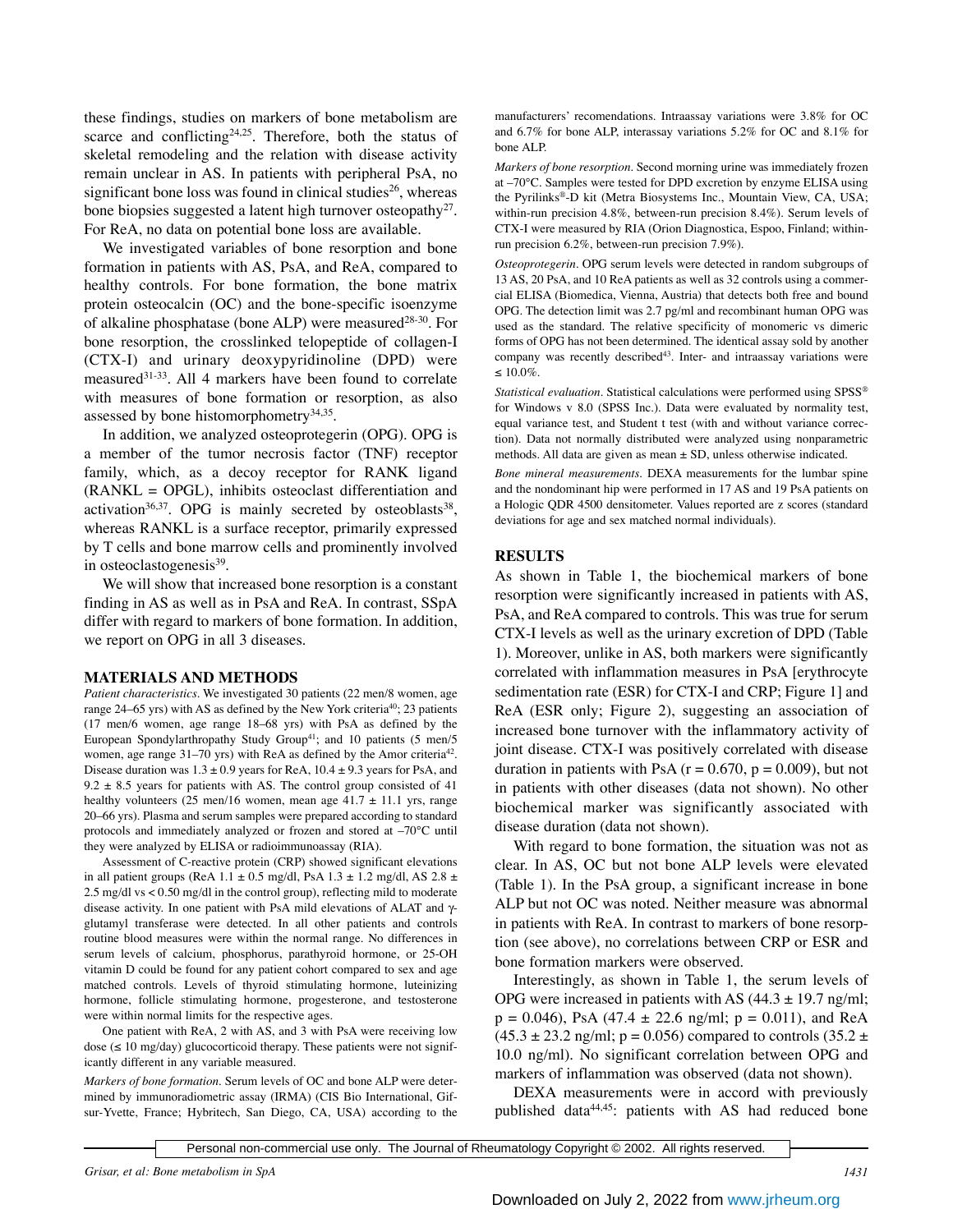*Table 1.* Biochemical markers of bone metabolism in healthy controls and patients with AS, PsA, and ReA.

|                                | HC.<br>$n = 41$ | AS,<br>$n = 30$   | PsA,<br>$n = 23$      | ReA,<br>$n = 10$ |
|--------------------------------|-----------------|-------------------|-----------------------|------------------|
| Age, yrs                       | $41.7 \pm 11.1$ | $44.2 + 12.7$     | $45.2 + 12.2$         | $47.8 \pm 11.7$  |
| $ESR$ , mg/dl                  | ND              | $34 + 25$         | $21 + 26^{\dagger}$   | $20 + 15$        |
| CRP, mg/dl                     | < 0.5           | $2.8 + 2.5$       | $1.3 + 1.2^{\dagger}$ | $1.1 \pm 0.5$    |
| Bone resorption                |                 |                   |                       |                  |
| $CTX-I$ , ng/ml                | $3.3 \pm 0.7$   | $4.7 \pm 1.6$ *** | $4.8 \pm 1.8***$      | $4.8 \pm 4.1$ ** |
| DPD, nmol/mmol creatinine      | $4.3 \pm 1.5$   | $6.4 + 2.7**$     | $6.2 + 2.2**$         | $8.0 + 3.4*$     |
| Bone formation                 |                 |                   |                       |                  |
| Bone ALP, ng/ml                | $10.1 \pm 3.5$  | $11.0 \pm 4.5$    | $12.5 + 4.6*$         | $9.1 \pm 3.3$    |
| $OC$ , ng/ml                   | $17.8 \pm 5.5$  | $22.0 + 4.5*$     | $20.7 + 7.3$          | $16.8 \pm 3.4$   |
| $OPG^{\dagger\dagger}$ , ng/ml | $35.2 \pm 10.0$ | $44.3 + 19.7*$    | $47.4 + 22.6*$        | $45.3 \pm 23.2$  |

Bone ALP: bone-specific isoenzyme of alkaline phosphatase, OC: osteocalcin, CTX-I: crosslinked telopeptide of collagen-I, DPD: urinary deoxypyridinoline, OPG: osteoprotegerin, ND: not determined.

 $*$  p < 0.05 patients vs controls,  $**$  p < 0.003 patients vs controls,  $***$  p < 0.0001 patients vs controls. † Not normally distributed values, Kruskal-Wallis test used for comparisons. <sup>††</sup> For OPG  $n = 32, 13, 20$ , and 10 for controls, AS, PsA, and ReA, respectively.

mineral density (BMD) values at the femoral neck compared to age matched controls (defining the z score) (Figure 3). The respective t scores indicated a high prevalence of osteopenia (lumbar spine  $-0.99 \pm 1.33$ , femoral neck –1.95  $\pm$  1.33): 47% were osteoporotic (t score less than –2.5). However, the lumbar spine BMD values were not significantly diminished, which may partly be due to concomitant ankylosis of the lumbar spine. Patients with PsA had normal bone densities at both sites, which is also reflected by a significant difference between the left hip z scores of patients with AS and PsA ( $p = 0.0012$ , Student t test).

# **DISCUSSION**

We examined bone formation and bone resorption data in patients with AS, PsA, and ReA by measuring biochemical markers. All the measurement variables have been shown to be representative of bone resorption or formation<sup>28-32</sup>. Such markers are also clearly associated with bone loss in a variety of diseases<sup>46,47</sup>.

Biomarkers are known to be reflective of both systemic<sup>48</sup> and local<sup>49</sup> alterations of bone metabolism. SSpA are, however, systemic rather than local diseases. Moreover, in contrast to RA, evidence of significant local bone loss around afflicted joints is relatively uncommon. We would therefore argue that our findings are probably reflective of systemic bone metabolism.

For all 3 types of SSpA investigated, there is clear biochemical evidence of increased bone resorption by virtue of the uniformity of elevated serum CTX-I and urine DPD levels. Given that our results indicate increased resorption in all 3 diseases, one might expect a significant loss in bone density. In addition, one should find some correlation with disease activity if the bone loss were to be associated with the disease itself. Indeed, bone loss has been found in studies on AS<sup>44</sup> and was observed at the femoral neck in our patients with AS. In contrast, no bone loss was found at the lumbar spine, but this may constitute a false negative finding due to the new bone formation of ankylosis.

As indicated by the term CTX-MMP<sup>50</sup>, metalloproteinases may efficiently generate  $CTX-I<sup>51</sup>$ . Since such metalloproteinases are overexpressed in chronic arthritis<sup>52</sup>, the serum CTX-I elevation we observed could be caused by increased bone resorption and/or increased disease induced metalloproteinase production. In this regard, it is interesting that CTX-I is increased in PsA, whereas evidence of bone loss in PsA cannot be found in the literature or in our data. Increased bone resorption in this disease is, however, also suggested by an increase in DPD, which is not known to be influenced by metalloproteinases.

Given the pattern of joint involvement in this disease, a false negative result with the DEXA measurements is also rather unlikely. Thus, one might assume that new bone formation occurs as a balance to bone resorption. Indeed, the increase of bone ALP in PsA seen in this study suggests such new bone formation, since other common reasons for the increase of bone ALP, such as hypovitaminosis D, could be excluded. In AS, where the data on osteoporosis<sup>22</sup> and our DEXA data show significant diffuse bone loss, we found no significant increase in bone ALP. In contrast, the OC levels were clearly increased in this disease and one might be tempted to speculate that the increased OC levels we observed are the consequence of the continuing bone formation of ankylosis.

In ReA, there is only evidence of increased bone resorption, but not of increased bone formation. However, ReA is not known to be commonly associated with significant bone loss. Here, one might infer the short duration of this mostly self-limiting disease. Such difference due to a difference in disease duration could also influence bone metabolism as

*1432 The Journal of Rheumatology 2002; 29:7*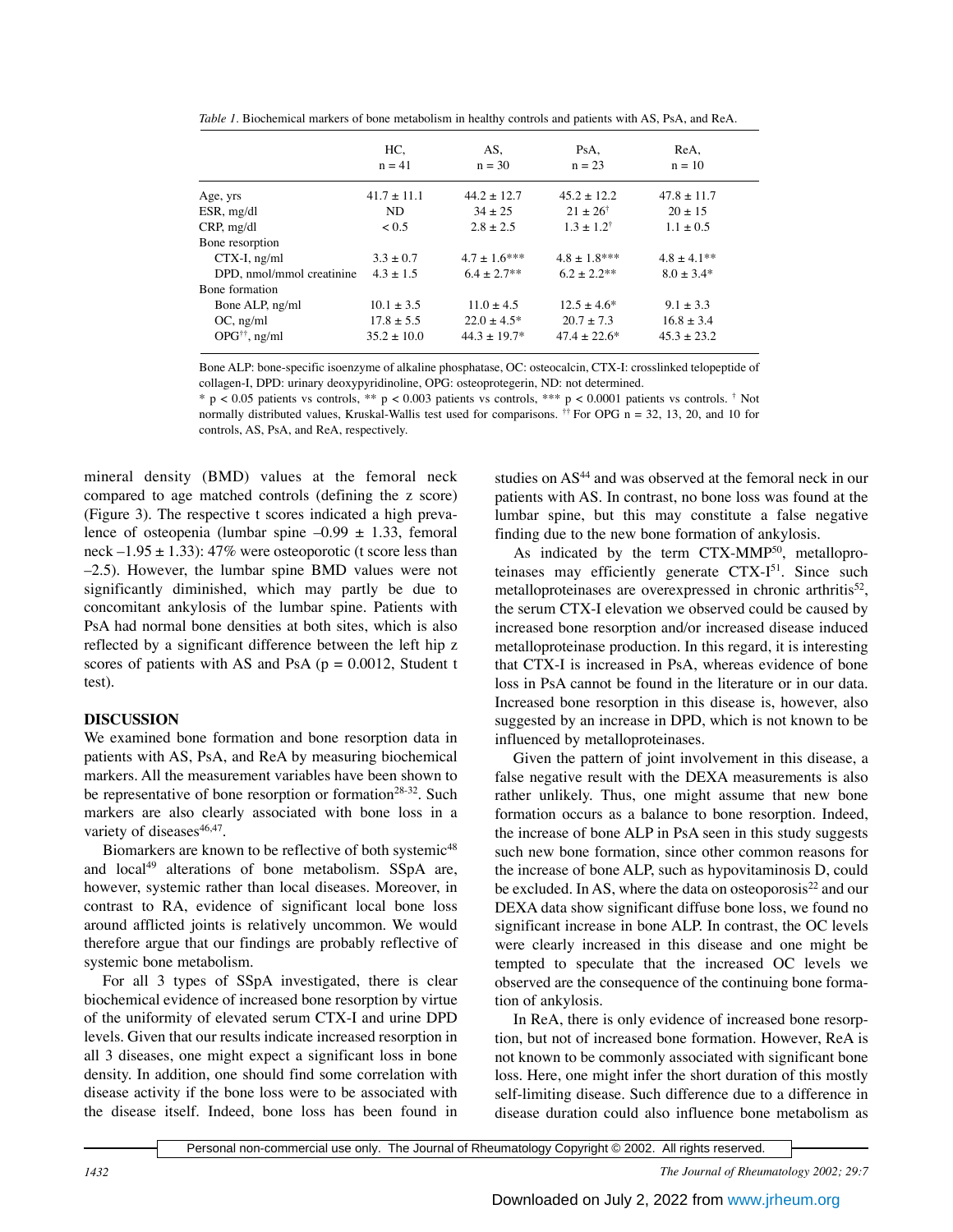

*Figure 1.* Markers of inflammation correlate with bone resorption measures in PsA. Each triangle represents a single patient with PsA. ESR (A, B) and CRP (C, D) are depicted on the x-axis, DPD (A, C) and CTX-I (B, D) on the y-axis. Trend lines are derived from Pearson correlation coefficients.

revealed by the markers used in this study. Indeed, CTX-I data were positively associated with disease duration, at least in PsA. In contrast, we could not detect such an association with any other marker in PsA, AS, or ReA. Moreover, the effect on CTX-I remained limited to PsA. Thus, in addition to disease duration, differences in the cytokine milieu might play a significant role.

It is also interesting that the acute phase response correlates with increased bone resorption in PsA, since this is similar to findings in RA<sup>4,53</sup>. Unlike in PsA (and also RA), there is no such association in AS. However, this may be because the acute phase response does not seem to be a good marker of AS disease activity<sup>54</sup>.

The elevations of OPG in patients with AS and PsA we observed have not been reported before. Such increase

might represent the reaction of the osteoblast-stromal cell to enhanced bone resorption. Alternatively, the OPG elevation could also be associated with the altered ossification of the spine reported in AS, but this does not explain its elevation in PsA55,56. Thus it is likely that OPG is upregulated by TNF57, which is involved in AS and PsA as seen in *in vitro* studies<sup>58,59</sup>, and by the clinical success of TNF blocking therapies $60,61$ .

It is evident that OPG is one partner within a complex system, which otherwise mainly involves membrane bound receptors, namely RANK and RANKL. Thus, interpretation of our findings has to be cautious. At present, however, OPG is the only soluble component within the RANK-RANKL-OPG system that can be determined from patient serum, and OPG may well reflect a consequence of a general overac-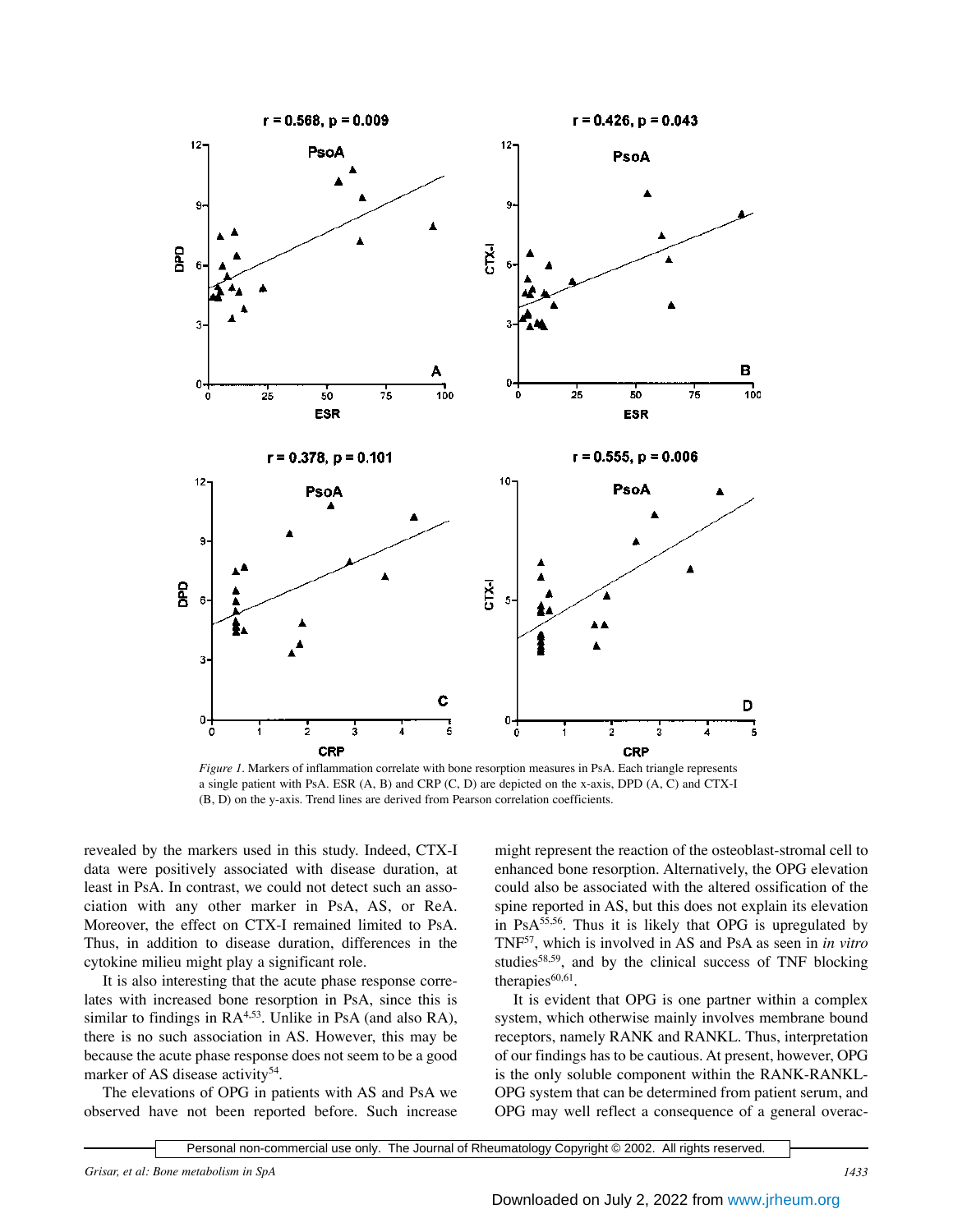

*Figure 2.* ESR correlates with CTX-I and DPD in ReA. Each triangle represents a single patient with ReA.



*Figure 3.* BMD measurements (z scores) at the lumbar spine (LS) and femoral neck (FN) from a cohort of patients with AS and PsA. Patients with AS show decreased BMD, mainly at the femoral neck. Data are means  $\pm$  SD.

tivity of this system. In line with this idea, it is interesting that OPG recently has been shown to regulate B lymphocyte maturation<sup>62</sup>.

Taken together, our findings indicate enhanced bone resorption in all 3 seronegative SpA studied, namely AS, PsA, and ReA. In addition, differences in markers of bone formation may represent significant differences between SSpA disease entities. In particular, there is no indication of severe osteoporosis in PsA, where elevated bone ALP values suggest ongoing bone formation. Finally, increased OPG levels in all 3 diseases may be associated with the

inflammation induced production of cytokines and might reflect overactivity within the RANK-RANKL-OPG system.

### **ACKNOWLEDGMENT**

The authors are grateful to Karin Frisch and Young Sook Steiner, the nurses of our outpatient clinic, to Irene Merz, Annamaria Raffetseder, Traudl Kössler, and Irene Wiry for excellent technical assistance, and to Drs. Rudolf Stöger and Hans Machula for their help in recruiting control subjects. We also thank Prof. Meinrad Peterlik for helpful comments and important suggestions.

#### **REFERENCES**

- 1. Joffe I, Epstein S. Osteoporosis associated with rheumatoid arthritis: pathogenesis and management. Semin Arthritis Rheum 1991;20:256-72.
- 2. Kennedy AC, Smith DA, Anton HC, Buchanan WW. Generalised and localised bone loss in patients with rheumatoid arthritis. Scand J Rheumatol 1975;4:209-15.
- 3. Njeh CF, Genant HK. Epidemiology of bone loss. Arthritis Res 2000;2:446-50.
- 4. Gough A, Sambrook P, Devlin J, et al. Osteoclastic activation is the principal mechanism leading to secondary osteoporosis in rheumatoid arthritis. J Rheumatol 1998;25:1282-9.
- 5. Kanematsu M, Ikeda K, Yamada Y. Interaction between nitric oxide synthase and cyclooxygenase pathways in osteoblastic MC3T3-E1 cells. J Bone Miner Res 1997;12:1789-96.
- 6. Boyce BF, Aufdemorte TB, Garrett IR, Yates AJP, Mundy GR. Effects of interleukin-1 on bone turnover in normal mice. Endocrinology 1989;125:1142-50.
- 7. Raisz LG. Local and systemic factors in the pathogenesis of osteoporosis. N Engl J Med 1988;318:818-27.
- 8. Breckon JJ, Papaioannou S, Kon LW, et al. Stromelysin (MMP-3) synthesis is upregulated in estrogen-deficient mouse osteoblasts in vivo and in vitro. J Bone Miner Res 1999;14:1880-90.
- 9. Reid IRJ. Glucocorticoid-induced osteoporosis. Baillieres Best Pract Res Clin Endocrinol Metab 2000;14:279-98.
- 10. Kawana K, Takahashi M, Kushida K, Hoshino H, Sakata S, Inoue T. The effect of cyclosporin A administration on bone metabolism in

Personal non-commercial use only. The Journal of Rheumatology Copyright © 2002. All rights reserved.

*1434 The Journal of Rheumatology 2002; 29:7*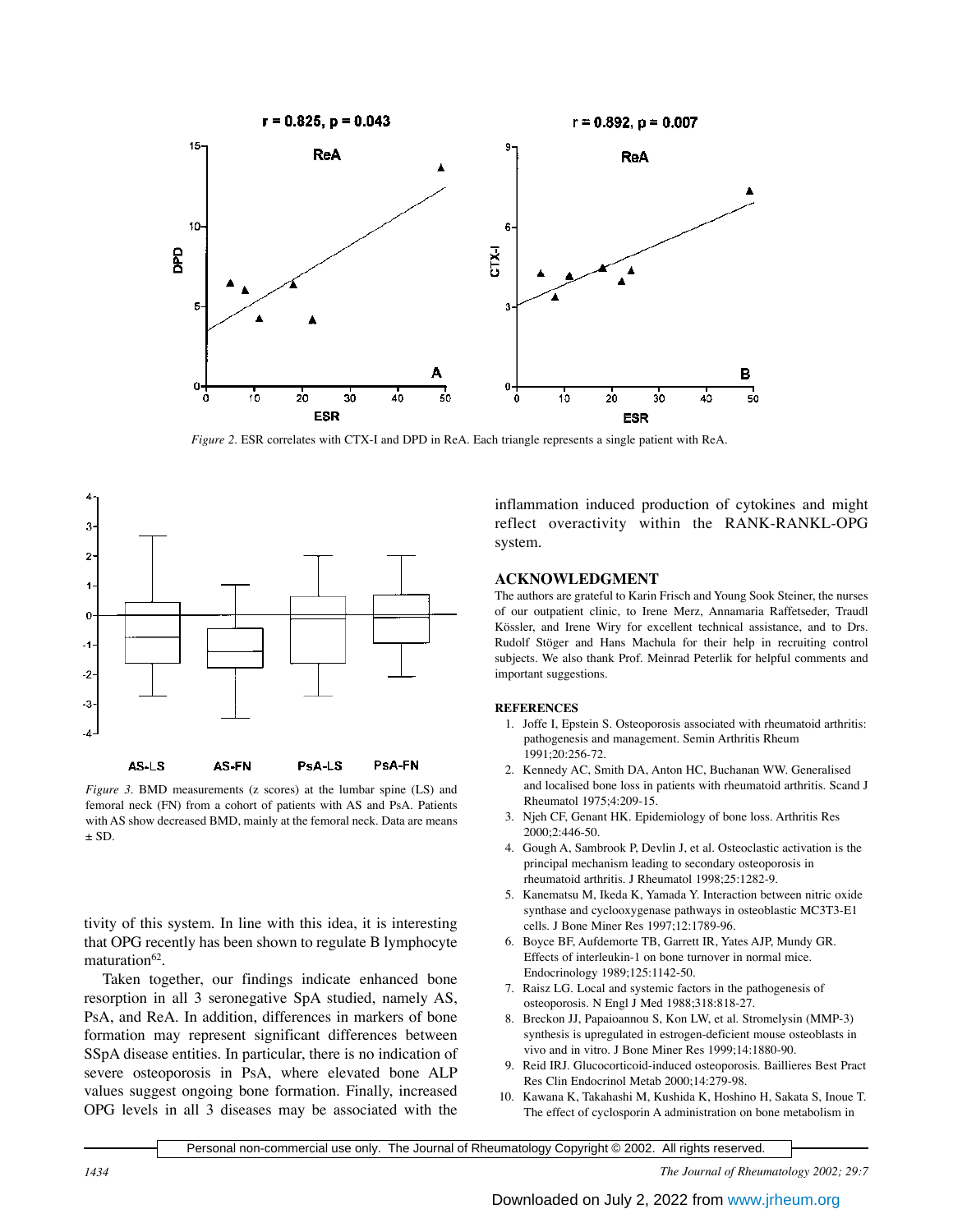the rat evaluated by biochemical markers. Endocrinol Invest 1996;19:499-504.

- 11. Moll JM, Haslock I, Macrae IF, Wright V. Associations between ankylosing spondylitis, psoriatic arthritis, Reiter's disease, the intestinal arthropathies, and Behcet's syndrome. Medicine (Baltimore) 1974;53:343-64.
- 12. Moll JM, Johnson G, Wright V. Psoriatic arthritis: a unique family. Rheumatol Rehabil 1974;13:154-7.
- 13. McGonagle D, Gibbon W, Emery P. Classification of inflammatory arthritis by enthesitis. Lancet 1998;352:1137-40.
- 14. McGonagle D, Khan MA, Marzo-Ortega H, O'Connor P, Gibbon W, Emery P. Enthesitis in spondyloarthropathy. Curr Opin Rheumatol 1999;11:244-50.
- 15. Franck H. Serum osteocalcin levels in patients with psoriatic arthritis: an extended report. Rheumatol Int 2000;19:161-4.
- 16. Braun J, Bollow M, Sieper J. Radiologic diagnosis and pathology of the spondyloarthropathies. Rheum Dis Clin North Am;1998: 697-735.
- 17. Hunter T, Dubo H. Spinal fractures complicating ankylosing spondylitis. Ann Intern Med 1978;88:546-9.
- 18. Hunter T, Dubo HI. Spinal fractures complicating ankylosing spondylitis. A long-term follow up study. Arthritis Rheum 1983;26:751-9.
- 19. Cooper C, Carbone L, Michet CJ, Atkinson EJ, O'Fallon WM, Melton LJ. Fracture risk in patients with ankylosing spondylitis: a population based study. J Rheumatol 1994;21:1877-82.
- 20. Reid DM, Nicoll JJ, Kennedy NS, Smith MA, Tothill P, Nuki G. Bone mass in ankylosing spondylitis. J Rheumatol 1986;13:932-5.
- 21. Shlotzhauer T, Myburgh K, Hunter J, Lambert E, Marcus R, McGuire J. Axial and peripheral osteopenia in ankylosing spondylitis [abstract]. J Bone Miner Res;1991:6:S125.
- 22. Bronson WD, Walker SE, Hillman LS, Keisler D, Hoyt T, Allen SH. Bone mineral density and biochemical markers of bone metabolism in ankylosing spondylitis. J Rheumatol 1998;25:929-35.
- 23. Gratacos J, Collado A, Pons F, et al. Significant loss of bone mass in patients with early, active ankylosing spondylitis: a followup study. Arthritis Rheum 1999;42:2319-24.
- 24. MacDonald AG, Birkinshaw G, Durham B, Bucknall RC, Fraser WD. Biochemical markers of bone turnover in seronegative spondylarthropathy: relationship to disease activity. Br J Rheumatol 1997;36:50-3.
- 25. Mitra D, Elvins DM, Collins AJ. Biochemical markers of bone metabolism in mild ankylosing spondylitis and their relationship with bone mineral density and vertebral fractures. J Rheumatol 1999;26:2201-4.
- 26. Nolla JM, Fiter J, Rozadilla A, et al. Bone mineral density in patients with peripheral psoriatic arthritis. Rev Rhum Engl Ed 1999;66:457-61.
- 27. Hein G, Abendroth K, Muller A, Wessel. Studies on psoriatic osteopathy. Clin Rheumatol 1991;10:13-7.
- 28. Brown JP, Delmas PD, Malaval L, Edouard C, Chapuy MC, Meunier PJ. Serum bone Gla-protein: a specific marker for bone formation in postmenopausal osteoporosis. Lancet 1984;1:1091-3.
- 29. Garcia-Carrasco M, Gruson M, de Vernejoul MC, Denne MA, Miravet L. Osteocalcin and bone morphometric parameters in adults without bone disease. Calcif Tissue Int 1988;42:13-7.
- 30. Delmas PD. Markers of bone formation and resorption. In: Favus MJ, editor. Primer on the metabolic bone diseases and disorders of mineral metabolism. New York: Raven Press; 1993:108-9.
- 31. Eriksen EF, Charles P, Melsen F, Moseklide L, Risteli L, Risteli J. Serum markers of type I collagen formation and degradation in metabolic bone disease: correlation with bone histomorphometry. J Bone Miner Res 1993;8:127-31.
- 32. Delmas PD, Schlemmer A, Gineyts E, Riis B, Christiansen C. Urinary excretion of pyridinoline crosslinks correlates with bone

turnover measured on iliac crest biopsy in patients with vertebral osteoporosis. J Bone Miner Res 1991;6:639-44.

- 33. Pietschmann P, Kudlacek S, Grisar J, et al. Bone turnover markers and sex hormones in men with idiopathic osteoporosis. Eur J Clin Invest 2001;31:444-51.
- 34. Ross P, Knowlton W. Rapid bone loss is associated with increased levels of biochemical markers. J Bone Miner Res 1998;13:297-302.
- 35. Fassbender WJ, Balli M, Gortz B, Hinrichs B, Kaiser HE, Tracke HS. Sex steroids, biochemical markers, bone mineral density and histomorphometry in male osteoporosis patients. In Vivo 2000;14:611-8.
- 36. Simonet WS, Lacey DL, Dunstan CR, et al. Osteoprotegerin: a novel secreted protein involved in the regulation of bone density. Cell 1997;89:309-19.
- 37. Tsuda E, Goto M, Mochizuki S, et al. Isolation of a novel cytokine from human fibroblasts that specifically inhibits osteoclastogenesis. Biochem Biophys Res Commun 1997;234:137-42.
- 38. Vidal NO, Brandstrom H, Jonsson KB, Ohlsson C. Osteoprotegerin mRNA is expressed in primary human osteoblast-like cells: downregulation by glucocorticoids. J Endocrinol 1998;159:191-5.
- 39. Kong YY, Yoshida H, Sarosi I, et al. OPGL is a key regulator of osteoclastogenesis, lymphocyte development and lymph-node organogenesis. Nature 1999;397:315-23.
- 40. Moll JM, Wright V. New York clinical criteria for ankylosing spondylitis. A statistical evaluation. Ann Rheum Dis 1973;32: 354-63.
- 41. Dougados M, van der Linden S, Juhlin R, et al. The European Spondylarthropathy Study Group preliminary criteria for the classification of spondylarthropathy. Arthritis Rheum 1991;34: 1218-27.
- 42. Amor B. Reiter's syndrome and reactive arthritis. Clin Rheumatol 1983;2:315-9.
- 43. Szulc P, Hofbauer LC, Heufelder AE, Roth S, Delmas PD. Osteoprotegerin serum levels in men: correlation with age, estrogen, and testosterone status. J Clin Endocrinol Metab 2001;86:3162-5.
- 44. El Maghraoui A, Borderie D, Cherruau B, Edouard R, Dougados M, Roux C. Osteoporosis, body composition, and bone turnover in ankylosing spondylitis. J Rheumatol 1999;26:2205-9.
- 45. Magaro M, Altomonte L, Mirone L, Zoli A, Tricerri A. Serum osteocalcin as an index of bone turnover in active rheumatoid arthritis and in active psoriatic arthritis. Clin Rheumatol 1989;8:494-8.
- 46. Woitge HW, Seibel MJ. Biochemical markers to survey bone turnover. Rheum Dis Clin North Am 2001;27:49-80.
- 47. Seibel MJ, Pols HA. Clinical application of biochemical markers of bone metabolism. In: Bilezikian JP, Raisz LG, Rodan GA, editors. Principles of bone biology. San Diego: Academic Press; 1996: 1293-311.
- 48. Ross PD, Knowlton W. Rapid bone loss is associated with increased levels of biochemical markers. J Bone Miner Res 1998;13:297-302.
- 49. Delmas PD. Biochemical markers of bone turnover in Paget's disease of bone. J Bone Miner Res 1999;14 Suppl 2:66-9.
- 50. Delmas PD, Eastell R, Garnero P, Seibel MJ, Stepan J, Committee of Scientific Advisors of the International Osteoporosis Foundation. The use of biochemical markers of bone turnover in osteoporosis. Osteoporos Int 2000;11:S2-S17.
- 51. Sassi ML, Eriksen H, Risteli L, et al. Immunochemical characterization of assay for carboxyterminal telopeptide of human type I collagen: loss of antigenicity by treatment with cathepsin K. Bone 2000;4:367-73.
- 52. Keyszer G, Lambiri I, Nagel R, et al. Circulating levels of matrix metalloproteinases MMP-3 and MMP-1, tissue inhibitor of metalloproteinases 1 (TIMP-1), and MMP-1/TIMP-1 complex in rheumatic disease. Correlation with clinical activity of rheumatoid arthritis versus other surrogate markers. J Rheumatol 1999;

Personal non-commercial use only. The Journal of Rheumatology Copyright © 2002. All rights reserved.